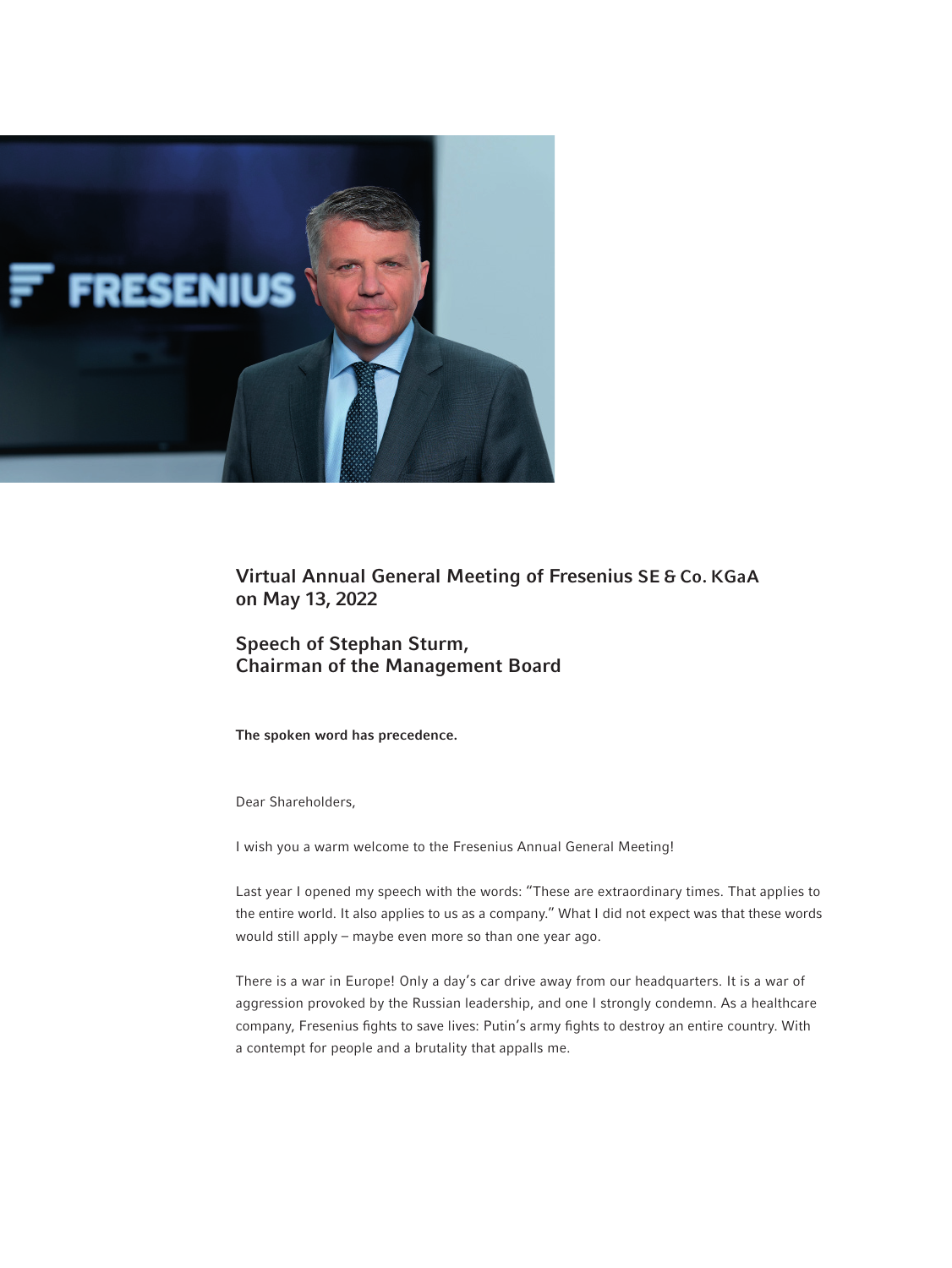#### Heroic performance of our employees in Ukraine

I'm very proud of the truly heroic performance of our employees in Ukraine. Until the war started, our business in the country included three dialysis clinics. Chronic kidney disease patients received life-saving blood purification there.

For weeks, our employees kept the clinics going. Despite the worsening situation. Despite the steadily heavier bombardments. Despite the constant worry about the safety of their families – and their own lives. Because they realized that giving up may well have meant death for our patients.

Our clinic in Kharkiv now lies in ruins. We succeeded in moving its patients and those of the Chernihiv clinic, together with their families, to relative safety at the end of March. That was very heartening news amid all the suffering. In the meantime, we have even managed to reopen the clinic in Chernihiv. At the same time, our colleagues are working tirelessly to get urgently needed medicines, blood supplies and other medical products into the country, despite the increasingly complicated logistics.

These and many similar stories have moved me deeply. They also make me extremely angry. Angry at Vladimir Putin, and angry at a system that would tolerate such barbaric warmongering.

#### No withdrawal from Russia

Yet Fresenius is still active in Russia, and as things stand now, we will remain. Because that is also part of our responsibility as a healthcare company. We operate some 100 dialysis clinics in Russia, and we provide hospitals and other healthcare facilities with important medicines and clinical nutrition products.

We cannot simply abandon our patients there. Even in light of the atrocities in Bucha and other places. We must continue to provide them with medical care. It is a simple matter to shut down a fast-food restaurant. But not a dialysis clinic. If Fresenius produced consumer goods we would immediately have pulled out of Russia. But we are a healthcare company.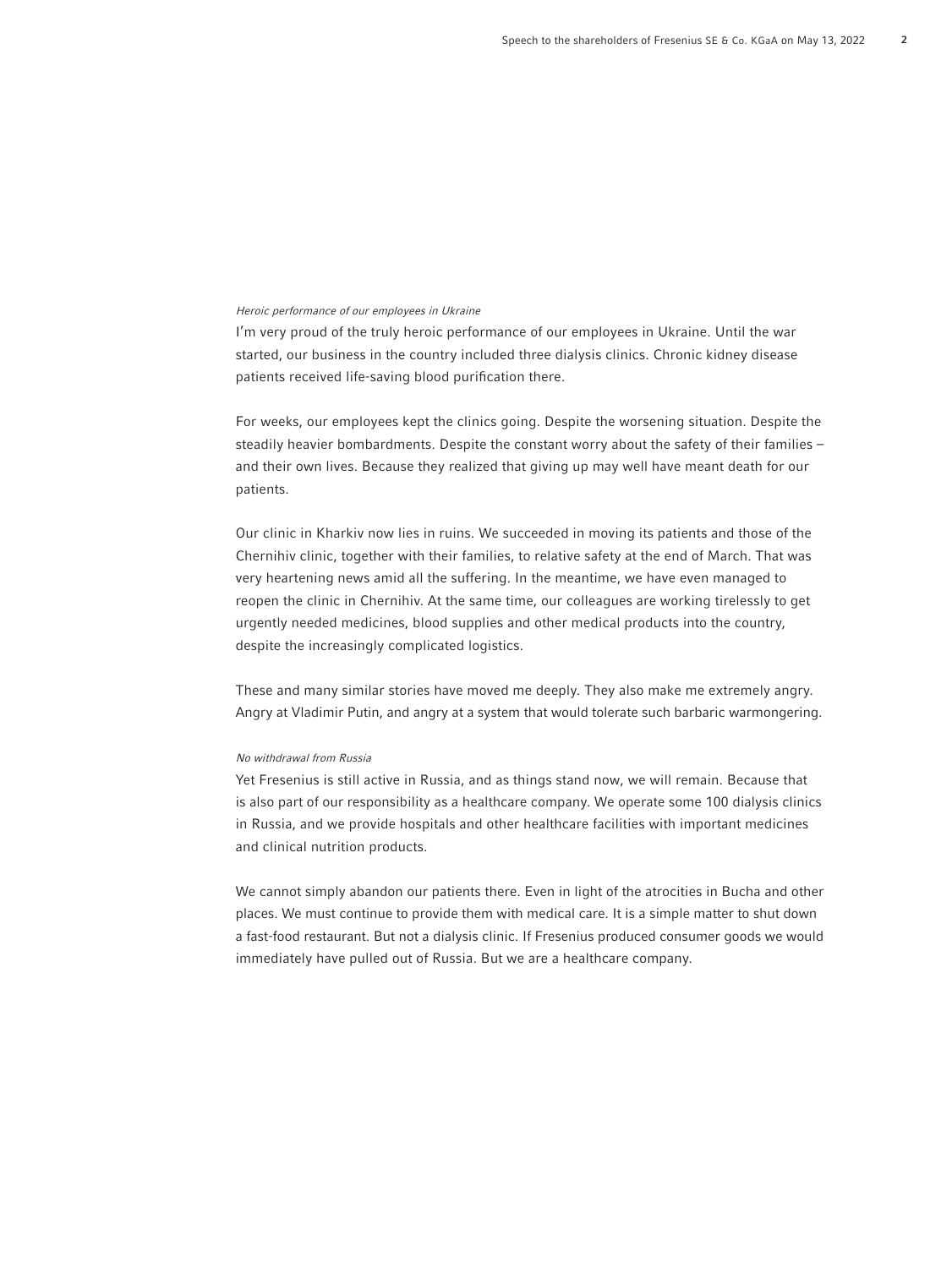Many of our products and services are essential for life. Our patients depend on them – also in Russia. There are no substitutes available there, at least not in the short term. And even though it is Russian soldiers who are fighting and killing in Ukraine: we cannot and must not set human lives against each other. That would rob us of our own humanity.

We have a special duty to protect the lives and health of our patients – all our patients! We cannot simply refuse them life-saving treatments and coldly stand aside and let them die. This is especially true for our doctors, who have sworn an oath to protect human life.

I can assure you that there is no financial incentive for us to continue caring for patients in Russia. We are not making any money there and will not do so in the foreseeable future. The Russia of today is not a market in which we can expand. We have put all investments there on ice. In Russia, we will continue to provide only what our patients urgently need.

In the first quarter of this year, the war had an adverse effect of  $\epsilon$ 14 million on our net income, which was entered in our financial statement as a special item. I do not want to speculate on additional effects. We will, of course, monitor developments very closely.

I fervently hope the Russian leadership will come to its senses. The fighting and killing in Ukraine must stop. Immediately. Vladimir Putin has this in his power. I wish with all my heart for an end to the violence in the region. And a lasting peace.

## Living up to our responsibility

The war in Ukraine is not the only challenge we are facing. The pandemic remains a burdensome factor – for all of us personally. For you. For me. Even in the way we must hold our Annual General Meeting – again in a purely virtual format. For the third year in a row. And as a healthcare company, we are especially affected by the pandemic. As I said: We fight for lives. Never has this fight been as hard as during the coronavirus pandemic. However, we have done our part, and lived up to our responsibility – also in the year gone by.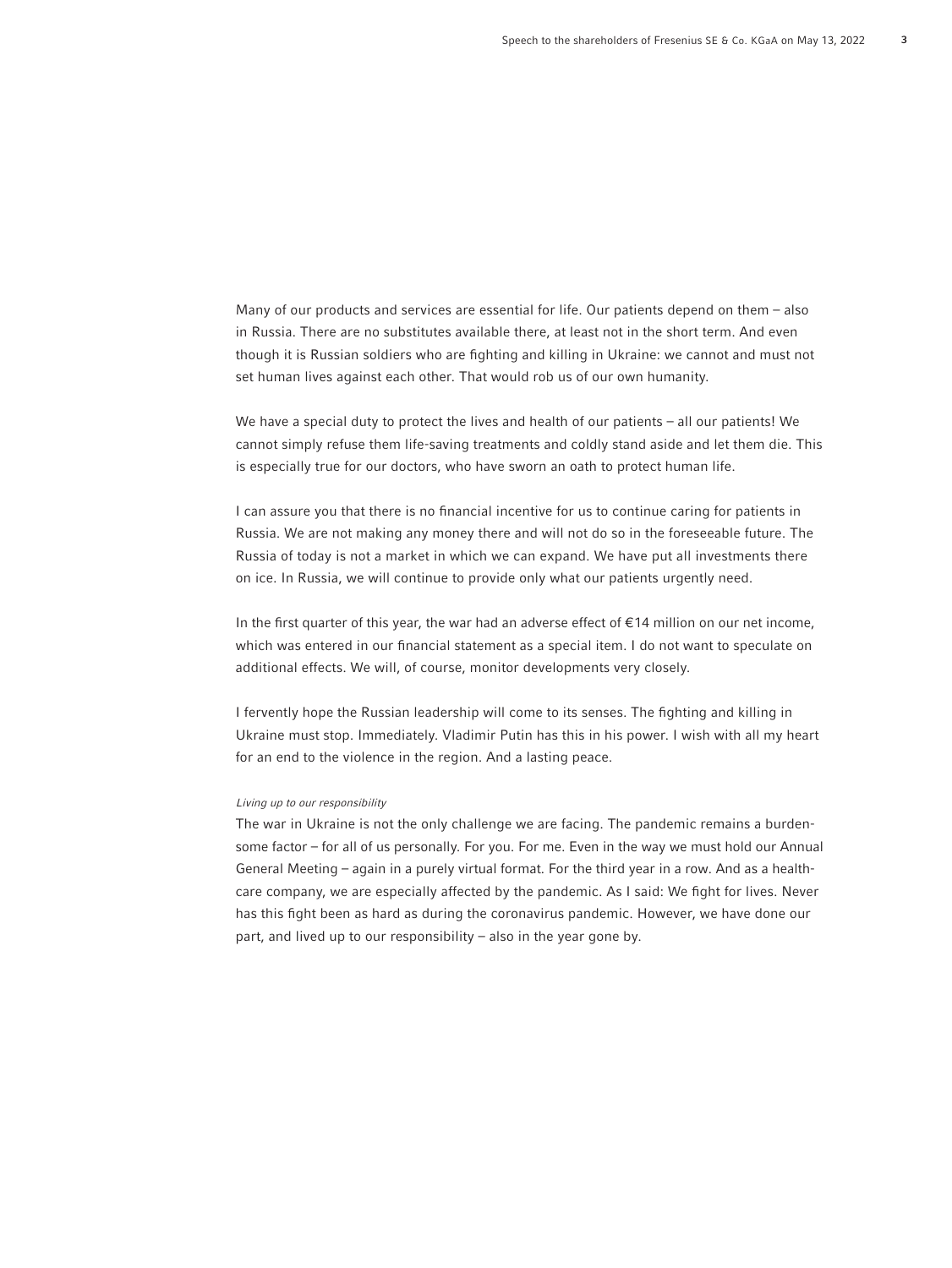We set up special isolation units where infected patients could receive dialysis. We treated more than 42,000 COVID-19 patients in our hospitals. In total, we vaccinated well over one million people against the virus. Again, we did all we could to maintain our ability to deliver crucial medicines and medical products, even as demand for some of them rose substantially. And to provide follow-up treatment, we developed a special program for post-covid rehabilitation at Fresenius Vamed.

#### Significant impact from COVID-19 pandemic

That sounds like additional business, sales and profits. But it only sounds like that: In reality, the pandemic continues to impose a heavy burden on our business. An important and very sad aspect is the excess mortality among our dialysis patients. Chronic kidney disease patients are especially vulnerable to the virus. Last year, significantly more dialysis patients died than would otherwise have been the case. Above all, this is a human tragedy. But it also affects our business: Treatment volumes decline, resulting in lower sales while costs continue to rise. Our hospitals also have been hit by the coronavirus. Treatments were again down significantly last year compared with before the pandemic – this applies to Fresenius Helios' acute care hospitals and to Fresenius Vamed's rehabilitation facilities. Concurrently, we had higher costs for additional hygiene measures. Fewer treatments and operations translated into less demand for many Fresenius Kabi products. In addition, Fresenius Vamed's project business was again impaired. By pandemic travel restrictions. And by the hesitation and uncertainty of many clients.

### Milestones 2021

Nevertheless, we achieved a lot in 2021. And we took some key decisions. One of them: Fresenius Medical Care's FME25 transformation program. It will significantly simplify the corporate structure, which will in future comprise only two global segments. In the Care Enablement segment, Fresenius Medical Care is consolidating its previously decentralized product business under a global medical technology umbrella. The global healthcare services business will be combined in the Care Delivery segment. This will make the company more agile and enable better use of existing know-how. It will accelerate innovation and deploy capital in an even more efficient manner.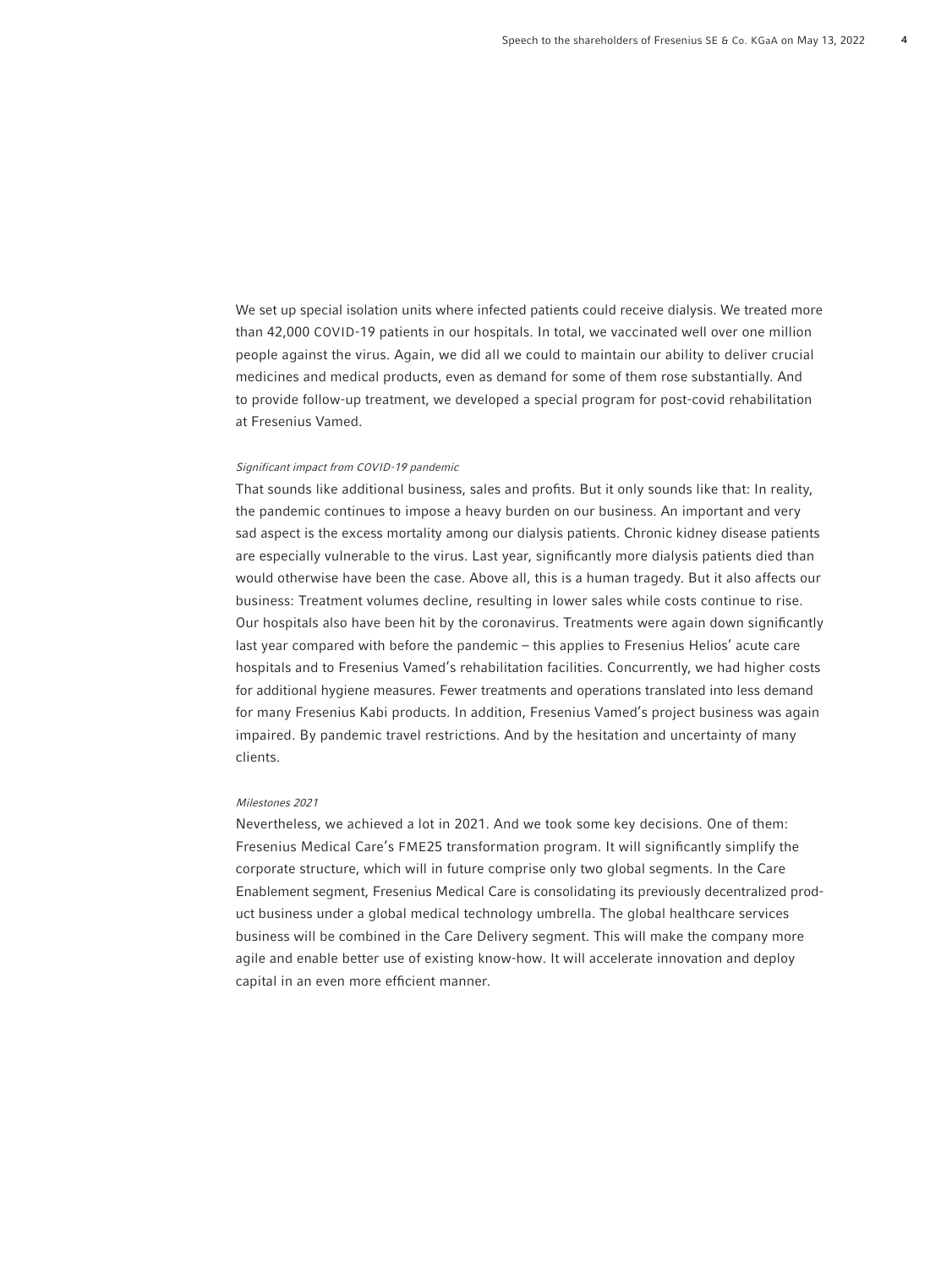At Fresenius Kabi, we have also defined a new strategy: Vision 2026. It is the guideline to transforming the company for the next decade. Going forward, we will focus on three growth paths:

- ▶ Broadening our biopharmaceutical offering.
- More launches of clinical nutrition products.
- Expansion in the medical technology field.

The foundation for this is our volume-driven business in infusions and liquid pharmaceuticals. Here we aim to strengthen our resilience. These developments fall under a simple heading;  $3 + 1$ .

Another milestone: Once again, a record order backlog at Fresenius Vamed, despite the pandemic.

And at Fresenius Helios, we again made attractive acquisitions. In Germany, we acquired two DRK (German Red Cross) hospitals in Kassel. Not far away, in Warburg, there is an existing Helios hospital; with these three facilities we will form a regional medical network now and expand it over the next few years, in line with our cluster strategy. We also acquired an oncological center and an ophthalmic clinic, both in Colombia. And then, though it was early in this year, a majority stake in another fertility center in the United States. With this we are strengthening our new business, the Eugin Group.

## Fresenius workforce grows further

For all our successes, I want to again stress: 2021 was anything but an easy year. This applies to our company, but especially to our employees. Protective clothing and masks. Coronavirus testing. Quarantine. Filling in for colleagues and special shifts. Home office - alongside home schooling. Video conferences that seemed endless. And worries. It was a lot, but our employees were there. They kept going, and they are still going. For our patients. For our customers. And for Fresenius. Without them, it could not have worked. And for all that, I can only say: THANK YOU.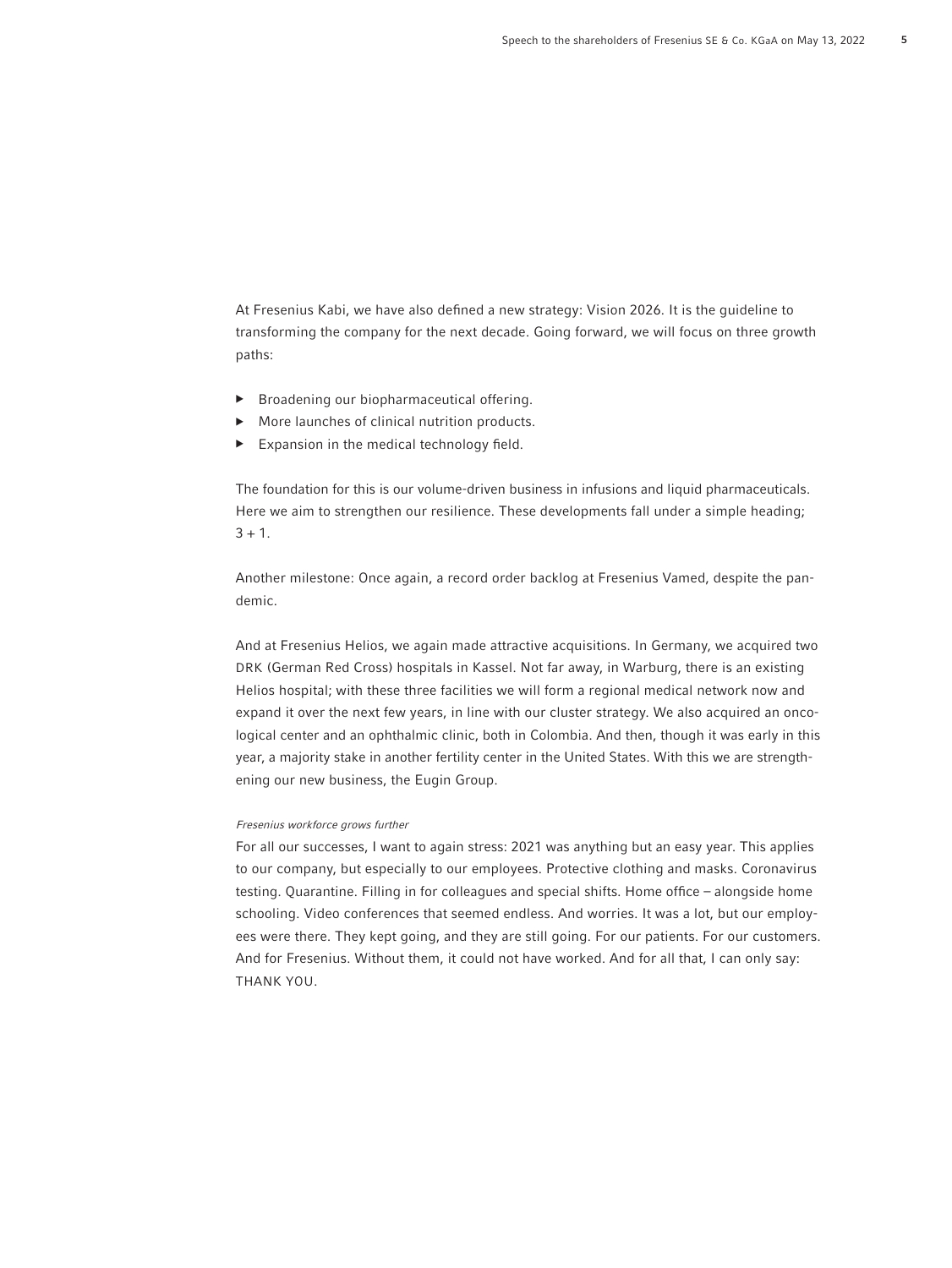Our workforce expanded again in 2021. And yes, we have instituted cost-reduction measures. To increase our efficiency. However, cost cutting doesn't fit well with workforce expansion. At Fresenius Medical Care, we have concrete plans for the reduction of 5,000 full-time equivalents. That was, and is, a very painful decision. But a necessary one. Because it's all about making accelerated growth possible in other areas. To be able to do more for our patients. And for even more patients.

#### Dr. Carla Kriwet to succeed Rice Powell

At this juncture, I would like to talk about two impending changes on the Management Board. The first involves my valued colleague Rice Powell, CEO of Fresenius Medical Care. He turns 67 this year. Our age limit for Management Board members is 65. Rice will complete his contract, which ends on December 31. Then, after 25 successful years at Fresenius Medical Care, he will enter his well-earned retirement. I'm very pleased that we have found an outstanding successor, and quite early, too: Dr. Carla Kriwet. Until the end of April, she was CEO at BSH Hausgeräte GmbH. I'm certain that, together with the entire management team, she will lead Fresenius Medical Care into a successful future.

## Sara Hennicken to succeed Rachel Empey

Regretfully, we are losing another highly valued colleague. She is sitting here beside me: Rachel Empey, our Chief Financial Officer. She has decided, for personal reasons and after some intense and challenging years, to leave Fresenius this summer. I'll be sorry to see her go. Nevertheless, I of course respect her decision. Here too, we have found an outstanding successor; from our own ranks, in fact: Sara Hennicken. She currently heads our Global Treasury & Corporate Finance department and has worked closely with Rachel over the last few years.

Although both of them will still be giving us their best for some months yet, I'm already very thankful for everything that Rice and Rachel have done for Fresenius. At the same time, I am very much looking forward to working with my two new Management Board colleagues. We are, and will remain, a strong team.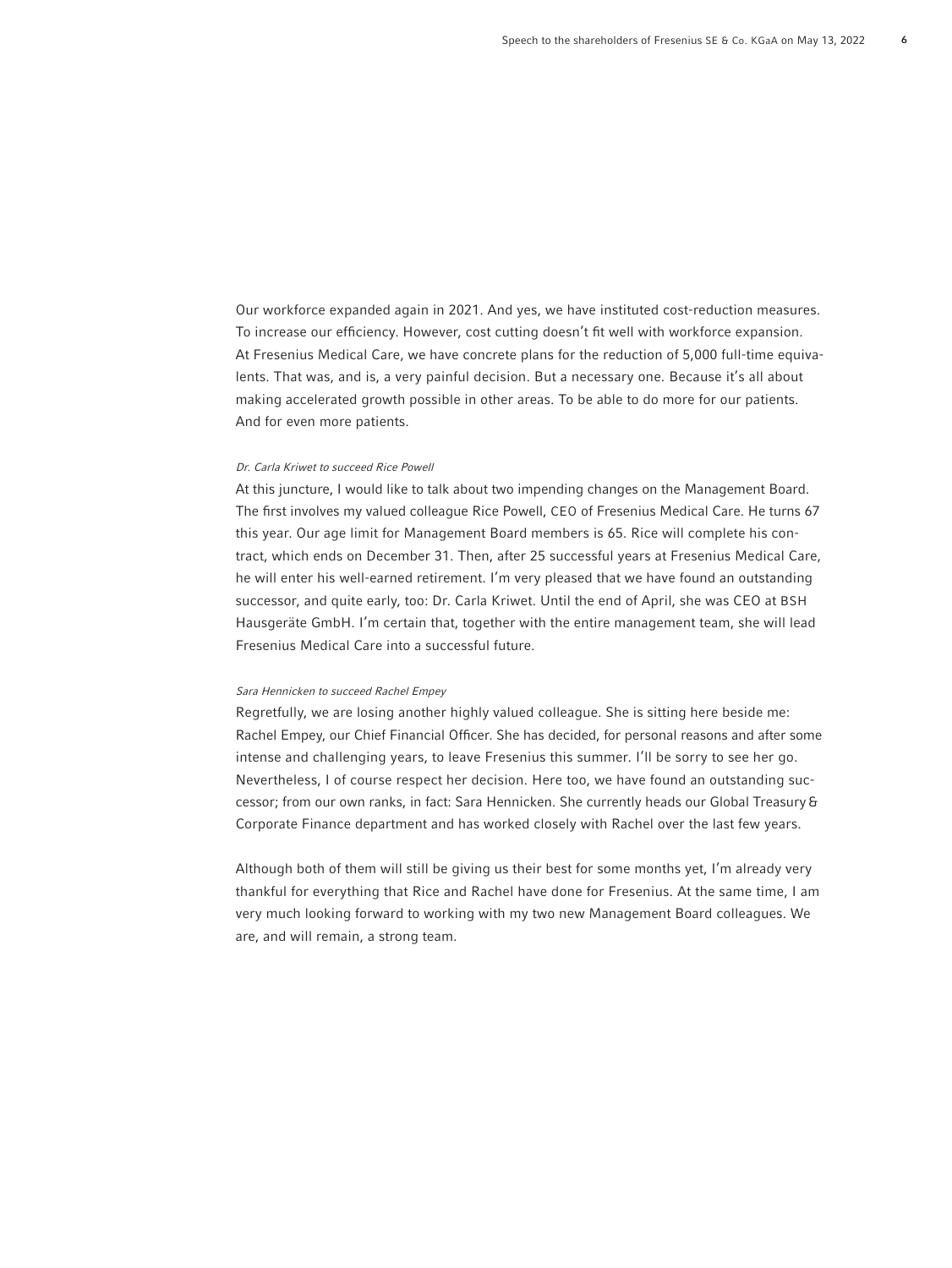Successful year despite major challenges Dear Shareholders!

We come to our business results for 2021. Under the circumstances, it was a decent year for us. We were able to increase sales by 5 percent in constant currency. EBIT, unfortunately, declined: by 6 percent in constant currency. This was due mainly to the already mentioned COVID-19 burdens at Fresenius Medical Care. Nonetheless, we were again able to increase net income – by 5 percent in constant currency, in line with sales growth. In the fourth quarter, especially, we turned in a strong final spurt. Therefore, I can happily say: We met all our announced targets for 2021. Even though we twice raised our outlook during the year. You can see that we continue to work on rebuilding capital market confidence in us as a reliable, high-growth company.

#### 29th consecutive dividend increase proposed

This brings me to our dividend proposal for 2021. We want you, dear shareholders, to participate in our success this year, once again. We are therefore proposing a 5 percent dividend increase, to 92 cents per share. This would be our 29th consecutive dividend increase! For the first time, we would like to also offer a scrip dividend. You should have the choice of receiving your dividend in cash, as before, or in the form of new shares. The latter is a very simple way of reinvesting your dividend directly into the company. The Else Kröner-Fresenius Foundation has informed us it would like to wholly opt for the scrip dividend – a strong signal of support about which I am very happy.

#### Fresenius to be climate neutral by 2040

In another first for us, we have set a climate goal for the Fresenius Group. We want to reduce our direct and indirect greenhouse gas emissions by half by 2030. As measured from roughly 1.5 million metric tons in 2020. By 2040 at the latest, we want to be climate neutral. We are guided in this by the scientific targets of the Paris Agreement and its goal to limit global warming to 1.5 degrees Celsius.

How do we intend to achieve this ambitious goal? The key for the first few years will be to switch our electricity consumption to renewable energy. Alongside this, we will of course continue to work on making our hospitals, clinics and production sites ever more energy efficient. We will look at every investment also from a "green" perspective. And – where it is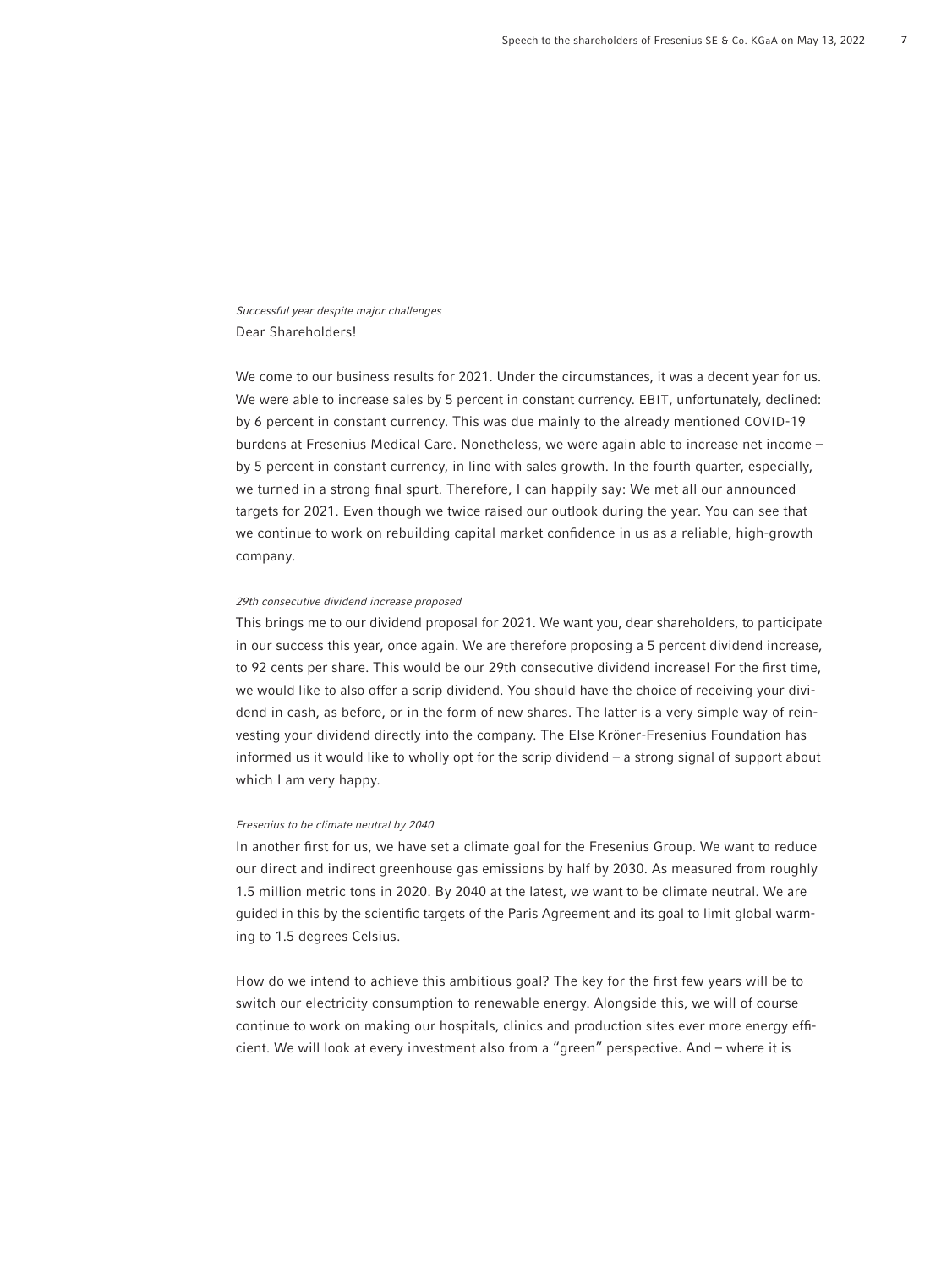economically and ecologically feasible – we will install more renewable energy generation capacity at our sites.

### Group outlook 2022: Forecast for growth despite ongoing challenges

Let us remain with our vision for the future – this time our 2022 financial quidance and mediumterm targets. As stated earlier, the COVID-19 pandemic remains a burdensome factor. Just how much depends, among other things, on the further progress of vaccinations in our important markets. And, of course, on whether new, dangerous variants of the virus emerge. Added to this, there is also the impact of further external factors. First and foremost, the war in Ukraine. Supply chain bottlenecks. Cost increases – in some cases very substantial ones – that are not, or are only partially, reflected in reimbursement rates. We have tried to factor all this into our 2022 forecast the best we could. Naturally, uncertainties remain. Still, we will again continue to grow this year. Currently, we expect to increase sales by a mid-single-digit percentage on a currency-adjusted basis. And we expect net income to increase by a low singledigit percentage on a constant-currency basis.

Our business development in the first quarter was encouraging. We made a good start into 2022. Fresenius Medical Care and Fresenius Vamed performed in line with expectations. Fresenius Helios and Fresenius Kabi somewhat better, even. I therefore expect that we will reach our targets.

#### Medium-term 2020-23 targets confirmed and specified

We also confirm the medium-term targets for 2020 to 2023. I want to emphasize that these were set in 2019, before the onset of the pandemic. These targets are: Annual average organic growth in sales of 4 to 7 percent and 5 to 9 percent in net income. We are sticking with them. Concurrently, we are better defining our expectations. For sales growth, we expect to be at the bottom to middle of the range. For net income growth, we will likely reach only the lower end. To achieve even this, we will have to meaningfully accelerate earnings growth in 2023. We are confident of achieving this. Our growth strategy, as defined last year, will help.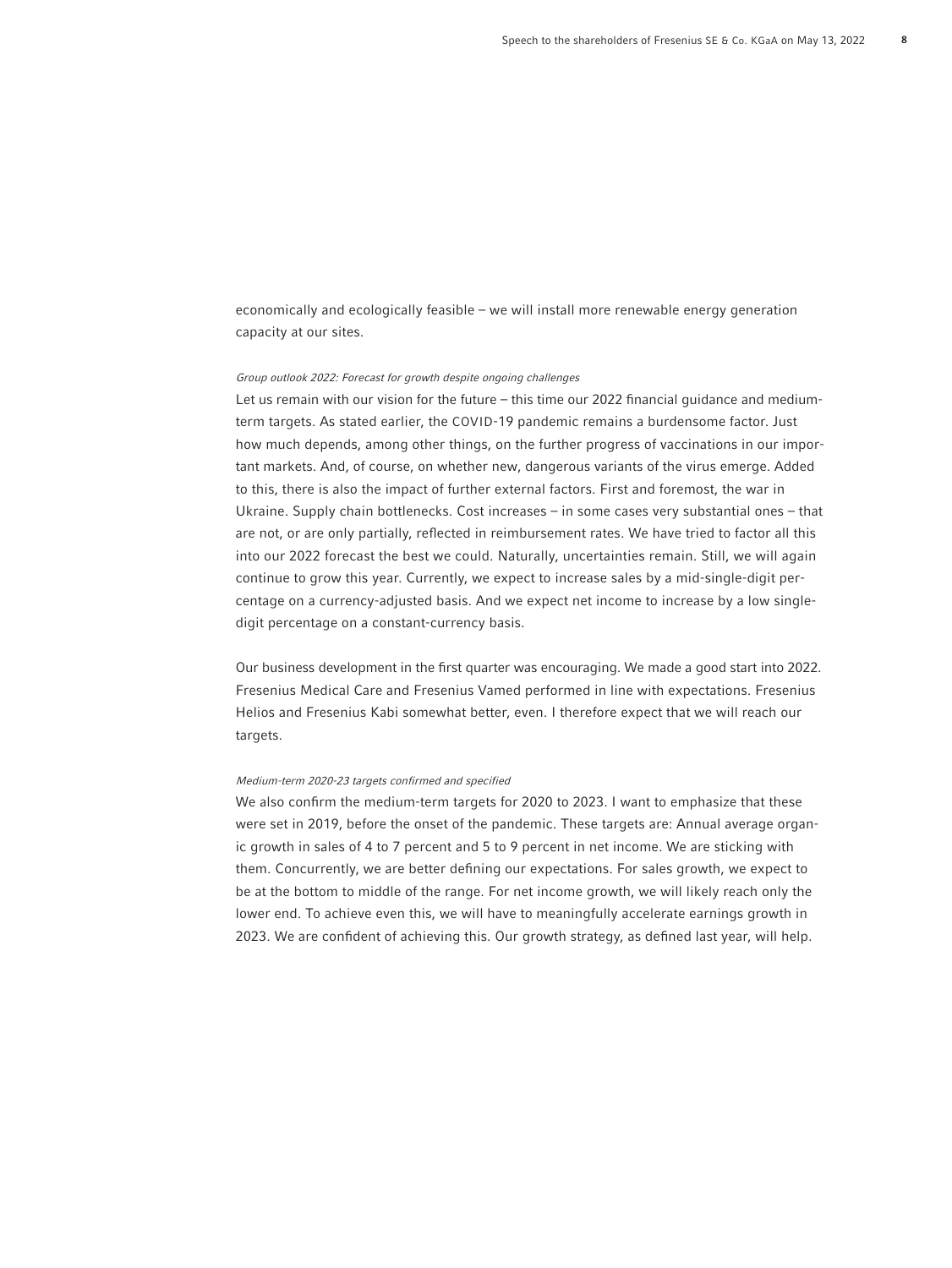#### Strategic roadmap

You will recall that a year ago we started down the path to becoming an even stronger healthcare group. What have we achieved during the first stage of this journey? We have optimized Fresenius and set a course for accelerated profitable growth in the coming years. We have, among other things, started an ambitious cost-cutting and efficiency program. We are making good progress – even faster than originally expected. That means we are saving even more money, and sooner. This allowed us to substantially increase our sustainable cost savings target – to more than €150 million after taxes and minority interests in 2023. Beyond that, we are aiming for even higher, sustained savings.

We have also put our Group structure to the test – open-ended and without taboos. We have analyzed very carefully: Where are the best growth opportunities? How do we want to seize them? And finance them?

First off, our broad-based Group structure has proven its value, particularly in difficult times such as these. It has made possible the growth of past decades. And today, it offers us many advantages: Stability; through diversification, as well as through size; economies of scale; synergies between business segments, and tax advantages. And of utmost importance: better financing conditions, especially when it comes to borrowing. A lower interest expense is also a big advantage for you, dear shareholders.

#### Excellent growth prospects in all business segments

Another important result of our analysis: We see continued excellent growth opportunities for all four business segments. All four have strong market positions – either we are among the leaders in the business segment's respective field or, for example in dialysis, clearly the number one. In all four business segments, we have identified very promising strategic growth areas.

#### Strategic path to accelerated growth

We want to exploit this potential. We want to promote and actively drive this growth. Organic growth was, is, and will remain the basis for us. But beyond that, we also want to take strategic growth steps in the future. Specifically, by making significant investments; for example, in digital transformation. Or the realization of large acquisitions – just as we have repeatedly and successfully done in the past.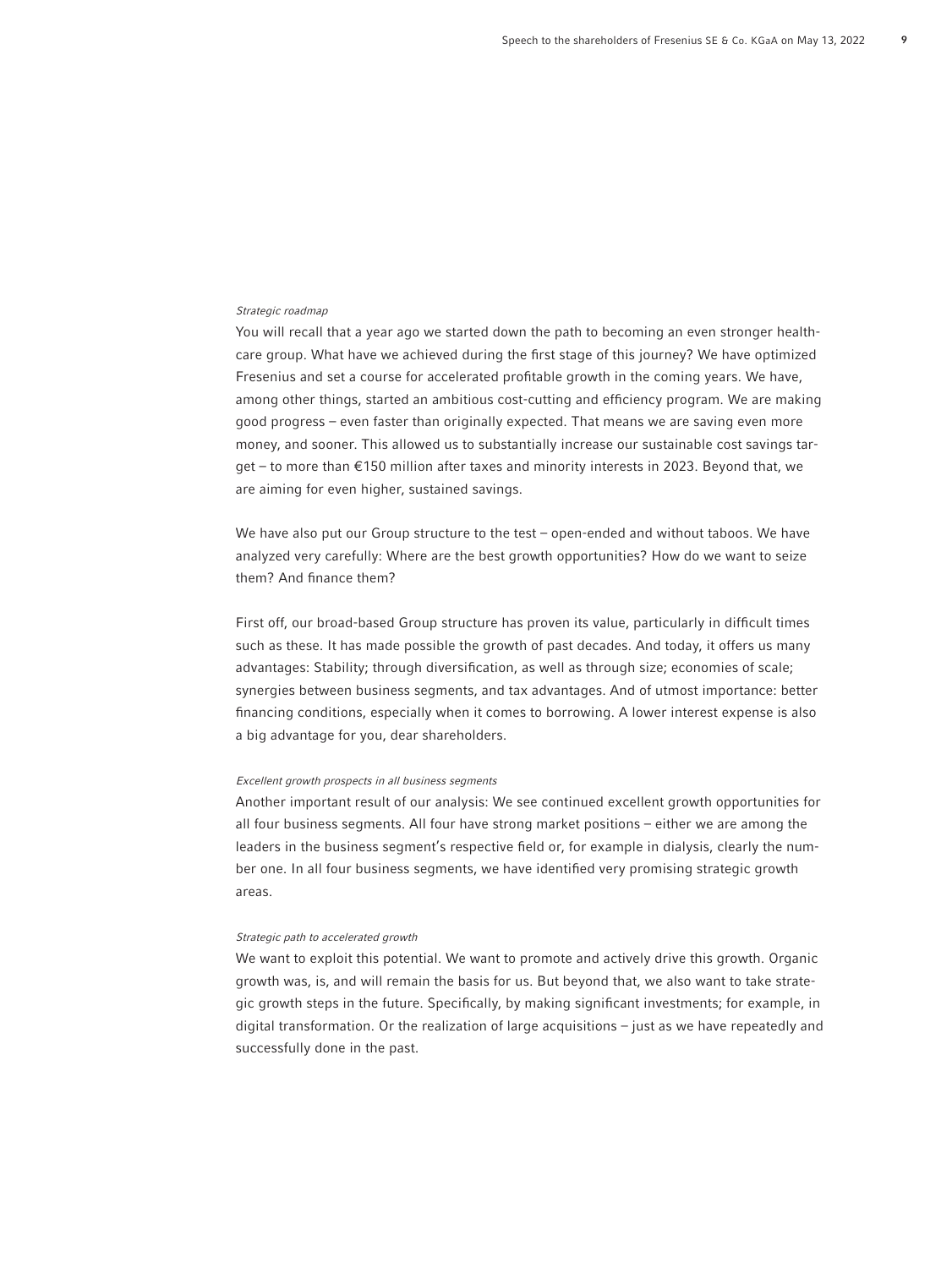At the same time, we want to maintain an Investment Grade credit rating. That lowers our interest costs and assures us access to the capital market – especially in difficult times like these.

A capital increase would again become an option only at a significantly higher share price. That is why we must tap new sources of capital. And distribute the available capital wisely. We have analyzed our current setup  $-$  i.e., our four business segments  $-$  very closely and have developed a strategy for optimal capital allocation within the Group. In this way, we aim to combine more dynamic growth with the advantages of a diversified structure in an optimal fashion. I would like to present this strategy to you now:

The top priority for capital allocation within the Fresenius Group will be Fresenius Kabi. Why? First, in a comparison of all four business segments, we see Fresenius Kabi as having the best overall growth prospects. And the best return profile. Our Vision 2026 strategy will make a significant contribution here. Secondly, unlike Fresenius Medical Care and Fresenius Vamed, we are the sole owner. Thirdly, while we have primarily expanded the services business over the past three decades, we now intend to strengthen, in particular, the products side of Fresenius. And fourthly, Fresenius Kabi's pharmaceutical business is the nucleus of our company. Drugs. Infusions. That's where we come from.

As a listed company, Fresenius Medical Care already largely finances its growth independently. Through its FME25 transformation program, Fresenius Medical Care will strengthen its longterm profitable growth. In doing so, it will create additional value. Also for our share in the company. Fresenius Helios and Fresenius Vamed will continue to be able to finance smaller acquisitions from Fresenius Group funds. For larger growth there we will now consider bringing suitable equity investors on board. Not with Fresenius SE & Co. KGaA, but at the level of these business segments.

### First steps in executing Vision 2026

We are already implementing this growth strategy. At the end of March, Fresenius Kabi launched two important acquisitions. One is a majority stake in mAbxience, a leading international biopharmaceutical company based in Madrid. mAbxience already has two biosimilars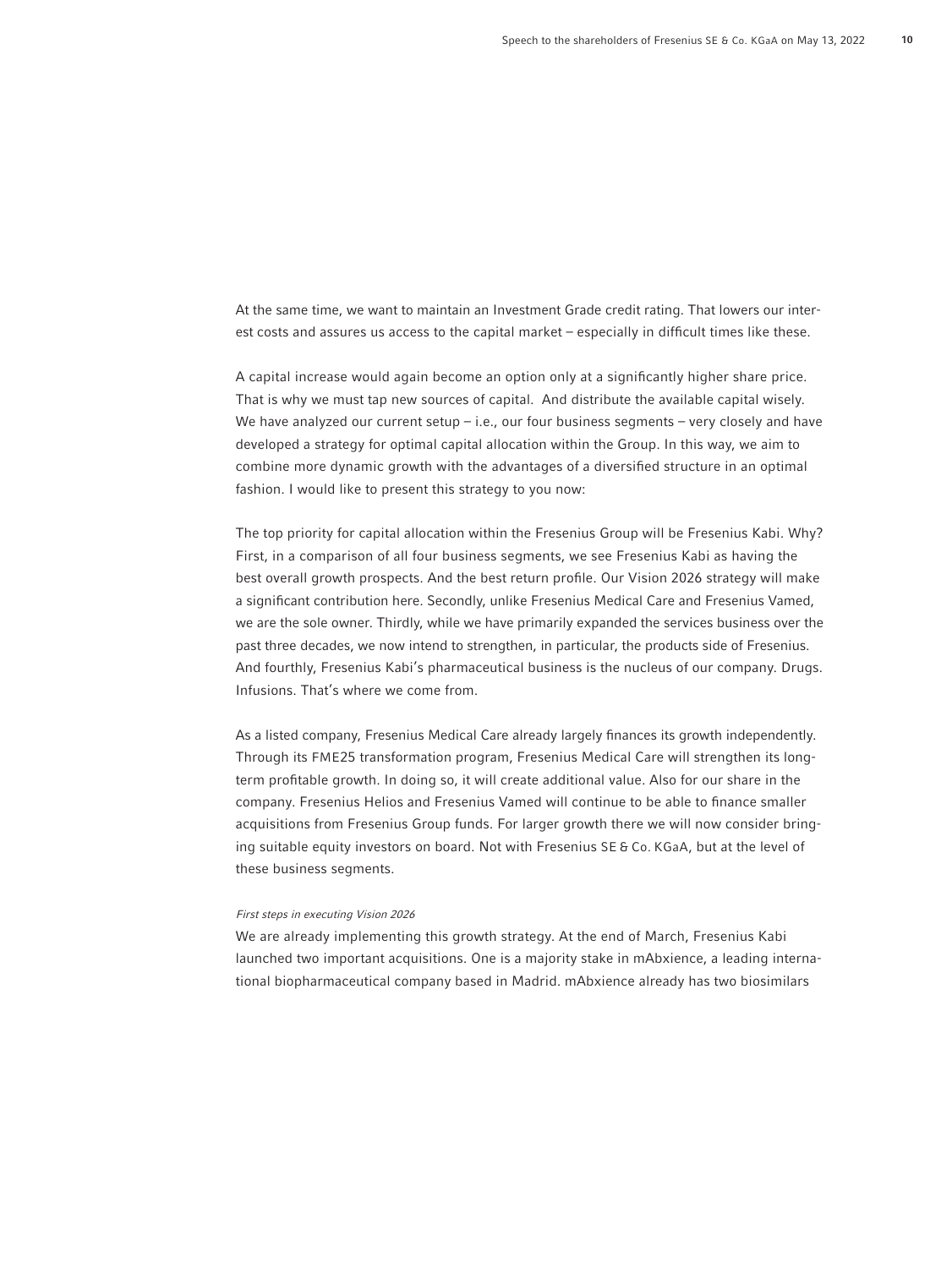on the market. And a very promising pipeline. It operates three state-of-the-art plants for producing biologic drug substance. This superbly complements our existing manufacturing network.

Fresenius Kabi has also taken over Ivenix, a U.S. company. Ivenix has developed a highly innovative infusion system that is simpler to operate and hence safer than standard pumps. In addition, it works seamlessly with other systems. With these two acquisitions, we are strengthening Fresenius Kabi's position in two important growth markets.

#### Strategic expansion along the renal care continuum

Fresenius Medical Care, too, took another important growth step in March. The company is participating in the merger of three partners into the leading value-based kidney care provider in the United States. Fresenius Medical Care brings to the merger its own division for value-based care in North America; in addition come the leading network of nephrologists in the United States, and the operator of a leading patient data platform. The new company will be called InterWell Health and it will be fully consolidated by Fresenius Medical Care as majority owner, with a valuation of \$2.4 billion.

InterWell Health has outstanding prospects to significantly improve renal therapy in the United States. Its ambitious goals include:

- $\blacktriangleright$  Reducing hospital stays.
- $\triangleright$  Slowing the progression of the disease.
- ▶ Increasing the number of transplants.
- $\blacktriangleright$  Speeding the transition to home dialysis.
- ▶ Improving clinical results, and thereby the quality of life of patients.
- And, not least, reducing overall costs for the healthcare system.

In addition, InterWell Health will treat chronic kidney disease patients long before they need dialysis. In this way we can more than triple the potential market volume for Fresenius Medical Care in the United States, from around \$50 billon to around \$170 billion.